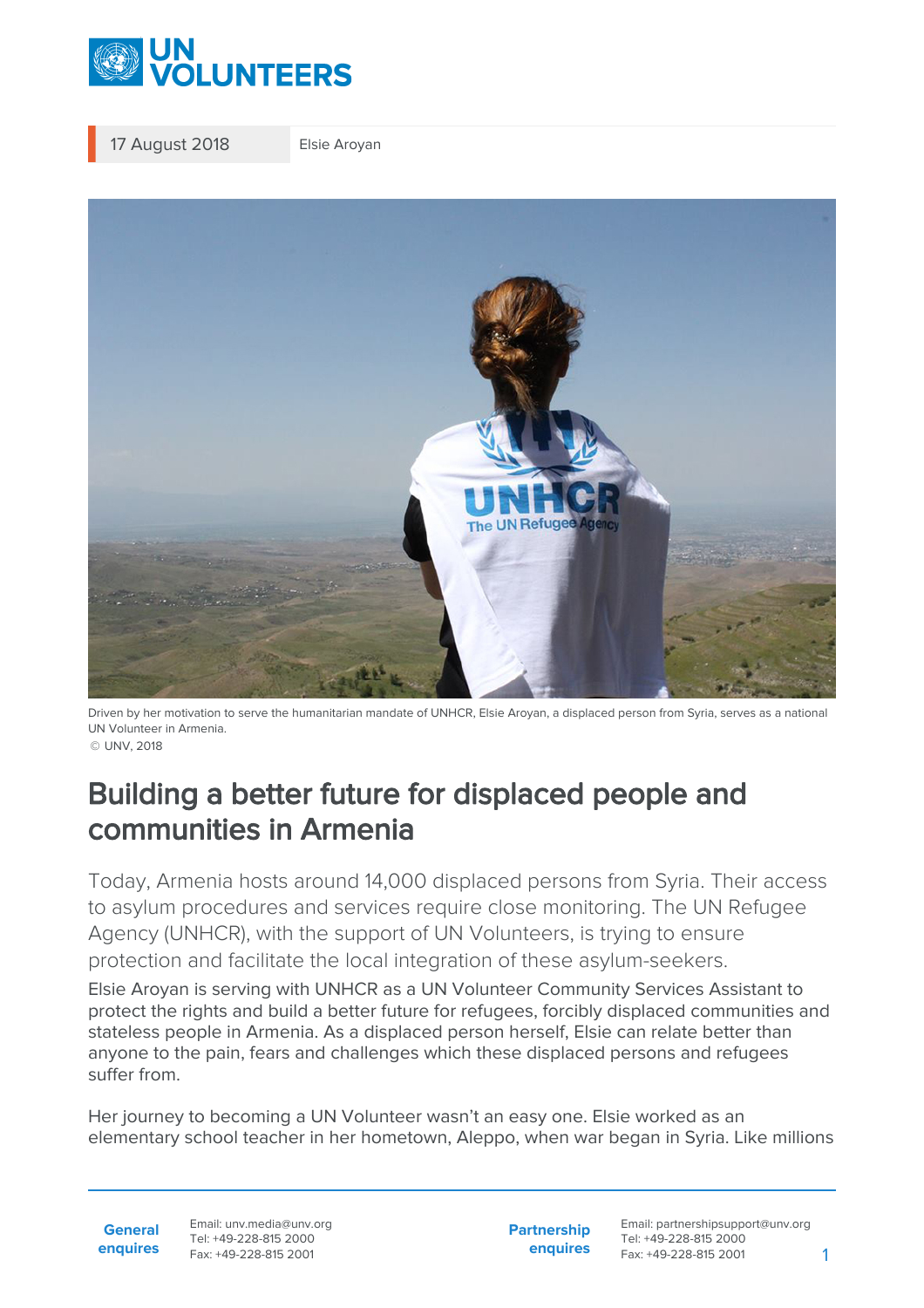

of other Syrians, Elsie and her husband decided to leave their home and moved to Armenia.

Despite many obstacles complicating her integration, including the language barrier, Elsie was able to smoothly enter the labour market in Armenia by joining UNDP's "Youth Career Trail" initiative. This initiative offered a six-month paid internship programme for 60 graduates, mostly from Syria and Ukraine, to obtain the necessary work experience in areas relevant to their education and gain practical knowledge for future job opportunities.

This experience allowed her to prepare for her career with the United Nations. Driven by her motivation to serve UNHCR's humanitarian mandate as a UN Volunteer, Elsie first became an intern and then a national UN Volunteer.

During my challenging path to becoming a UN Volunteer, I learned to achieve my goals even if they seem to be far and hard to be achieved. I learned not to give up, but on the contrary to continue my journey with more persistence. I strongly believe that it is never too late for any new beginning. --Elsie Aroyan, UN Volunteer with UNHCR, Armenia

As Community Services Assistant, Elsie provides face-to-face and telephone phone counselling to asylum-seekers and refugees who come to Armenia from Iran, Iraq, Yemen, Syria, Turkey, Ukraine and other countries. She conducts regular monitoring visits and meets with the asylum-seekers to make sure that they know their rights and that their needs are properly addressed by the partners. In her daily work, she also tries to create opportunities through various UNHCR projects.

Elsie Aroyan, a displaced person from Syria, serves as a national UN Volunteer in Armenia. Here she explains asylum procedures during a counselling session. (UNV, 2018)

One of the projects aimimg to support integration and improve the living conditions of asylum-seekers and refugees is called Community-based Protection Learning Programme. Elsie contributed to this project by identifying four refugee communities in need of technological support and now works to improve the wellbeing and livelihood of the project beneficiaries and the larger host community, through networking, socialization, awareness raising, employment opportunities, etc. Some 178 persons of concern and 40 locals from the host communities will benefit from this project.

**General enquires** Email: unv.media@unv.org Tel: +49-228-815 2000 Fax: +49-228-815 2001

**Partnership enquires**

Email: partnershipsupport@unv.org Tel: +49-228-815 2000 Fax: +49-228-815 2001 2